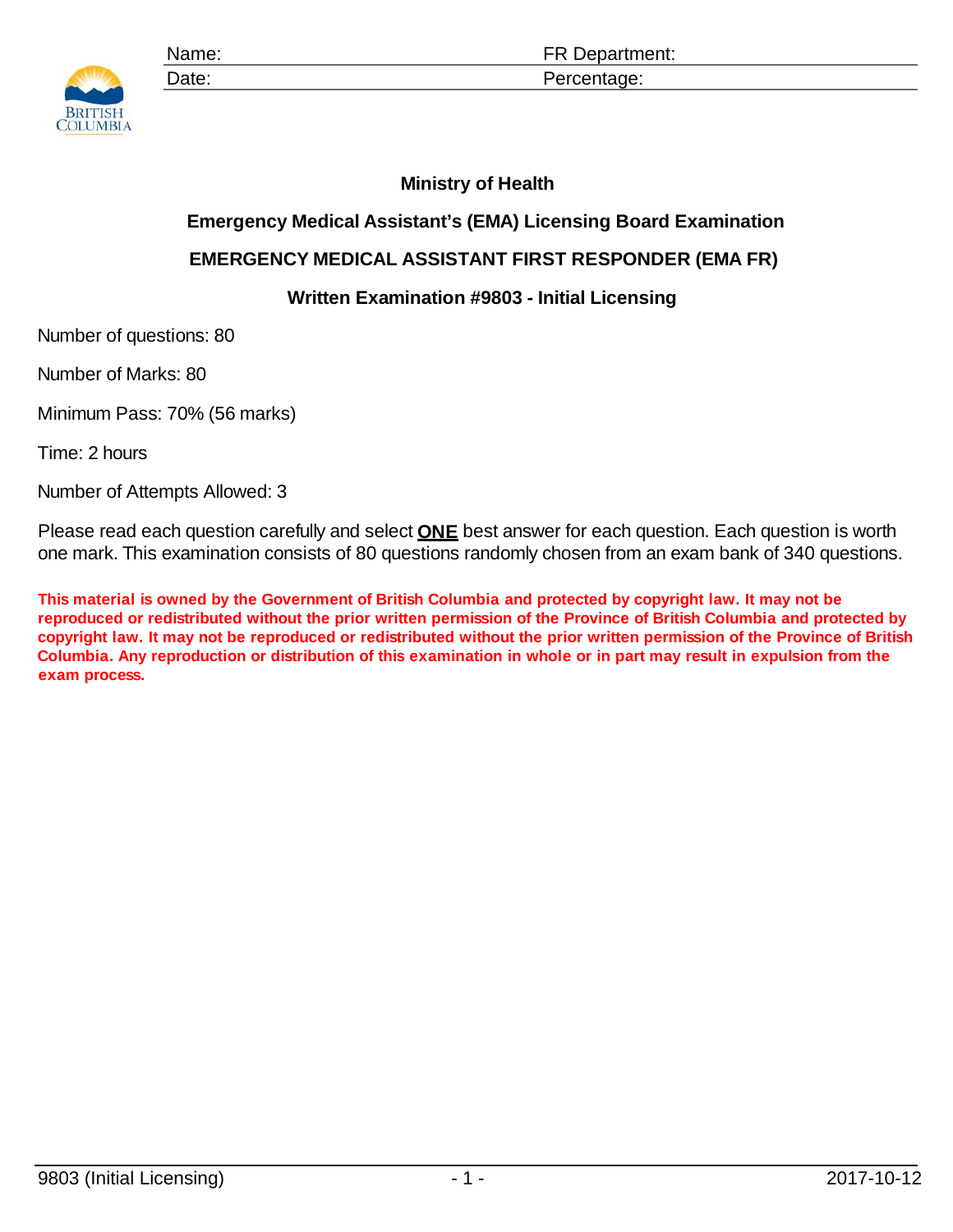| 1. What is an advance directive?                                                                                                                                                                                                                                                 |   |                                                                                                                                                                                                                             |
|----------------------------------------------------------------------------------------------------------------------------------------------------------------------------------------------------------------------------------------------------------------------------------|---|-----------------------------------------------------------------------------------------------------------------------------------------------------------------------------------------------------------------------------|
| none of the answers                                                                                                                                                                                                                                                              | B | a document in which a capable adult<br>names a representative and sets out the<br>type and scope of decisions that the<br>representative may make on behalf of the<br>adult if the adult becomes incapable                  |
| a written instruction made by a capable<br>adult who gives or refuses consent to<br>health care in the event that the adult is not<br>capable of giving instruction at the time<br>the health care is required                                                                   | D | a written summary of the capable adult's<br>wishes to guide their temporary substitute<br>decision-maker or representative if called<br>to make a health care decision where the<br>adult is incapable of making a decision |
| 2. In emergency situations where an emergency medical assistant (EMA) discovers a patient has an<br>advance directive and a "No CPR" or "DNR" order, the EMA must comply with the most recently dated<br>document. Which document prevails if both documents have the same date? |   |                                                                                                                                                                                                                             |
| the "No CPR" Order                                                                                                                                                                                                                                                               |   | the advance directive                                                                                                                                                                                                       |
| the "DNR" Order                                                                                                                                                                                                                                                                  |   |                                                                                                                                                                                                                             |
| 3. Which one of the following is <b>not</b> a potential sign or symptom of smoke inhalation?                                                                                                                                                                                     |   |                                                                                                                                                                                                                             |
| hoarseness and coughing                                                                                                                                                                                                                                                          | B | singed eyebrows and nasal hair                                                                                                                                                                                              |
| pink frothy sputum                                                                                                                                                                                                                                                               |   | respiratory distress                                                                                                                                                                                                        |
| 4. You are ventilating a patient using the BVM when he vomits. You should:                                                                                                                                                                                                       |   |                                                                                                                                                                                                                             |
| attempt to ventilate using a bag valve<br>mask and oxygen                                                                                                                                                                                                                        | B | maintain the head in position found and<br>finger sweep the airway                                                                                                                                                          |
| turn the head to the side and finger sweep<br>the airway                                                                                                                                                                                                                         | D | roll the patient lateral (on his side) and<br>finger sweep the airway                                                                                                                                                       |
| 5. Which of the following is a risk factor for heart disease that cannot be controlled?                                                                                                                                                                                          |   |                                                                                                                                                                                                                             |
| High blood pressure                                                                                                                                                                                                                                                              | B | Heredity                                                                                                                                                                                                                    |
| Smoking                                                                                                                                                                                                                                                                          | D | Diet high in saturated fat                                                                                                                                                                                                  |
| 6. Tuberculosis is transmitted primarily by:                                                                                                                                                                                                                                     |   |                                                                                                                                                                                                                             |
| saliva                                                                                                                                                                                                                                                                           | B | airborne bacteria                                                                                                                                                                                                           |
| vector-borne transmission                                                                                                                                                                                                                                                        | D | insect bites                                                                                                                                                                                                                |
| 7. Which of the following is not a sign or symptom of smoke inhalation?                                                                                                                                                                                                          |   |                                                                                                                                                                                                                             |
| Carbon in the sputum                                                                                                                                                                                                                                                             | B | Facial burns                                                                                                                                                                                                                |
| Rosy pink skin                                                                                                                                                                                                                                                                   | D | Smoky breath odour                                                                                                                                                                                                          |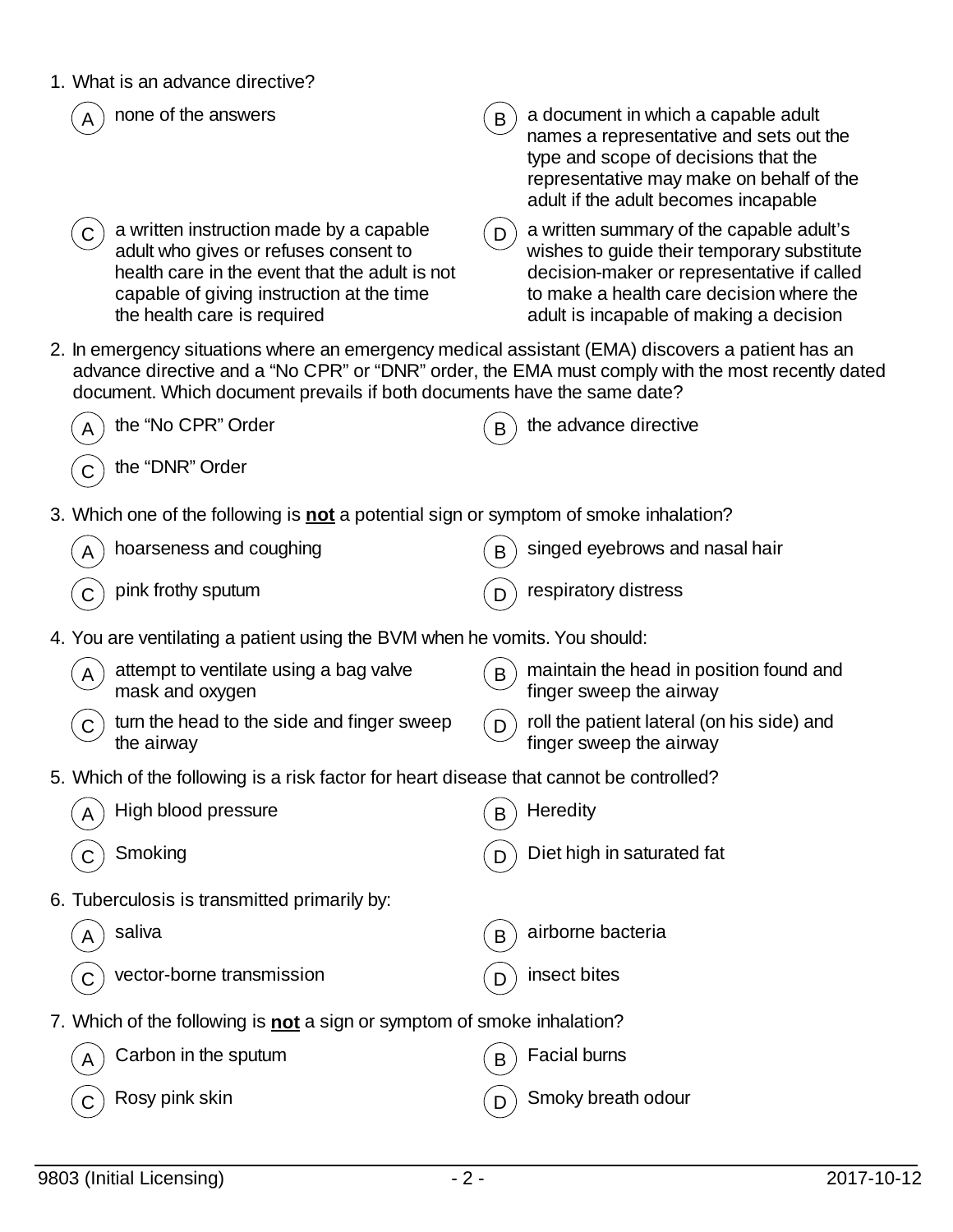- 8. An emergency medical assistant is required to disclose all gunshot wounds regardless of origin .
- **True**  $B$ ) False 9. You have arrived at the scene of a vehicle collision where there are downed electrical wires. You should: check to see if the wires are energized and, if not, move them  $B$  assume the wires are energized and move everyone back from the area  $C$ ) use a non-conductive object to move the wires so you can reach the patient  $D$ ) tell the patient to try to remove herself from the scene 10. A confined space is a place with limited access and egress that was not designed for human occupancy. **True False** 11. How is information on gunshot wound and stabbings reported to police? email report  $(B)$  oral report facsimile report 12. The correct sequence for opening and maintaining an airway in a breathing, unconscious head injury patient is: inspect airway for foreign material, modified jaw thrust, measure and insert oral airway  $\mathbf{B}$ ) finger sweep to remove foreign materials/ head tilt/chin lift; measure and insert oral airway  $(C)$  finger sweep to remove foreign materials; modified jaw thrust  $_D$ ) head tilt/chin lift; finger sweep to remove foreign materials; measure and insert oral airway 13. The hand is \_\_\_\_\_\_\_\_\_\_ to the elbow.  $\mathsf A$   $\big)$  Proximal  $\qquad \qquad \qquad \textbf{(B)}$  Distal  $\, {\sf C} \, ) \,$  Medial  $\, \phantom{\hskip2cm}$  D  $\,$  D  $\,$  Lateral 14. The areas of the body where heat loss is the highest when immersed in water or snow, include: neck, chest, abdomen, groin  $(B)$  head, armpits, sides of chest, groin head, neck, back, groin  $(D)$  chest, abdomen, legs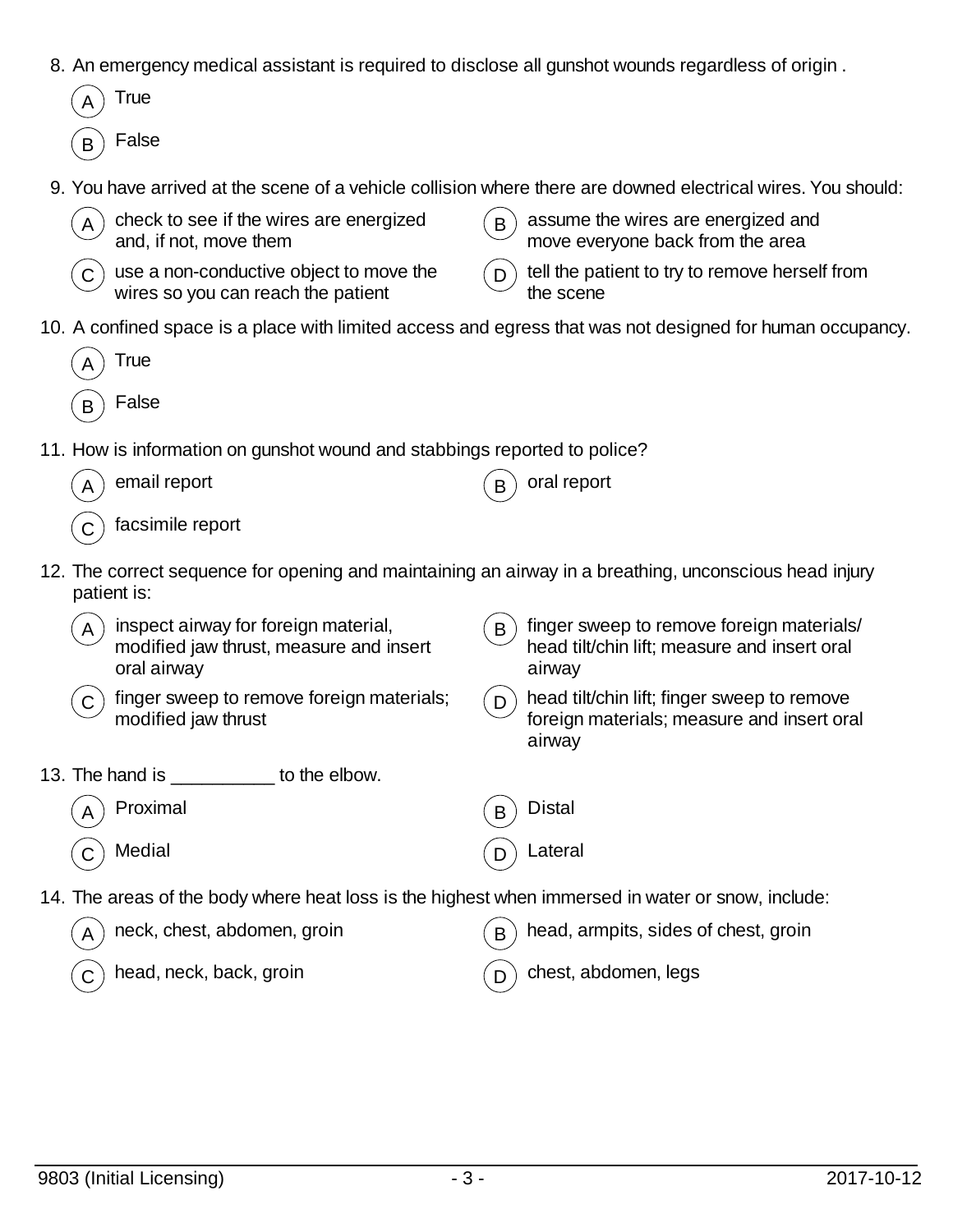- 15. Which of the following is **not** a good characteristic of a professional EMA?
	- $(A)$  Confident leadership  $(B)$  Excellent judgment

C Strong opinions about ethnic groups  $\overline{D}$  Ability to develop a rapport with a wide variety of patients

- $(E)$  Ability to function independently
- 16. You should address a patient by name whenever possible, however you should not address an elderly patient by their first name, unless invited to do so.



- 17. The most common cause of hypovolemic shock is a substantial loss of blood volume.
	- **True**
	- $\mathsf{B}$  False
- 18. A pocket mask can be used to ventilate a person with inadequate breathing.
	- $_A$ ) True
	- $_B$  False
- 19. A patient's pain can be assessed by using the mnemonic:

| <b>DABC</b>                                                     | <b>AVPU</b><br>B                                                |
|-----------------------------------------------------------------|-----------------------------------------------------------------|
| <b>RBS</b>                                                      | <b>OPQRST</b><br>Ð                                              |
| 20. The purpose of the pre-hospital care report is to:          |                                                                 |
| Document the care you provided<br>A                             | Transfer patient information from one<br>B<br>person to another |
| Provide legal documentation                                     | All of the answers                                              |
| Improve your EMS system<br>Е                                    |                                                                 |
| 21. Roles of the EMA-FR include all of the below <b>except:</b> |                                                                 |
| Talking to bystanders<br>A                                      | Obtaining vital signs<br>B                                      |
| Gathering scene information                                     | Providing scene cover<br>Ð                                      |
| Completing documentation<br>Е                                   |                                                                 |
|                                                                 |                                                                 |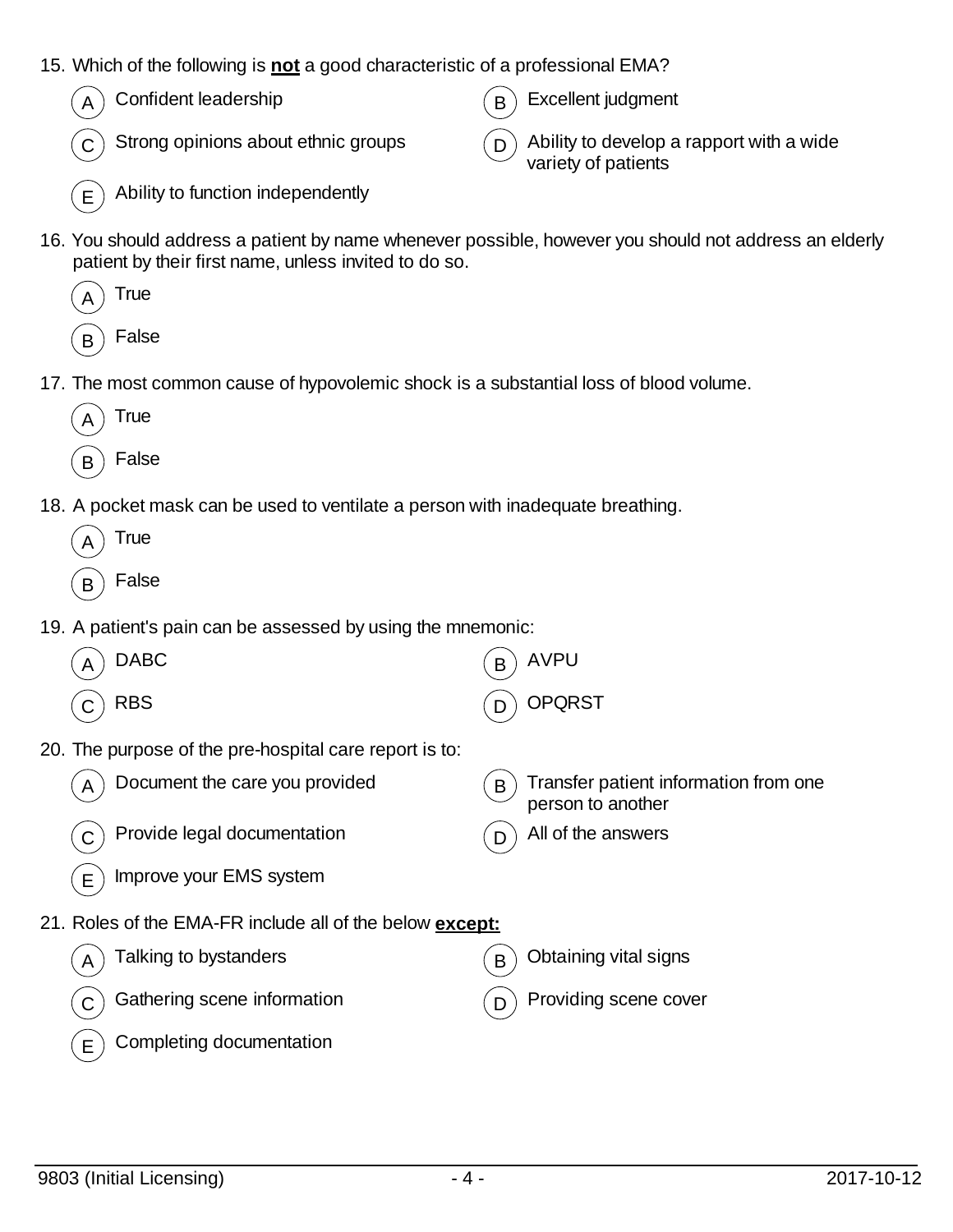| 22. If EMAs are preparing to assist with the delivery of a baby, what preparations should they make?                                                            |                                                                                                                            |
|-----------------------------------------------------------------------------------------------------------------------------------------------------------------|----------------------------------------------------------------------------------------------------------------------------|
| Place clean sheets, blankets, or towels<br>under the mother's buttocks and over her<br>abdomen                                                                  | Have someone bring a large pot of water<br>B<br>to a boil on the stove                                                     |
| Get a sterile obstetric kit ready to use<br>during the delivery                                                                                                 | Have the mother lie flat on her back with<br>D<br>her legs extended                                                        |
| 23. Which of the following is not a principle for preserving evidence at the scene of a crime?                                                                  |                                                                                                                            |
| Avoid stepping on bloodstains                                                                                                                                   | Do not move a body unless you have to<br>B<br>check a pulse or breathing                                                   |
| Use a pen or pencil inserted into the<br>barrel of any gun to avoid contaminating<br>the weapon with your fingerprints                                          | Do not take the victim's wallet to obtain<br>D<br>personal information, try and obtain this<br>from witnesses or relatives |
| 24. What should you do if you're unsure about whether or not a patient sustained a spinal injury?                                                               |                                                                                                                            |
| have someone stabilize the patient's head<br>until a spinal injury can be ruled out                                                                             | proceed with your patient assessment,<br>B<br>then collect more information during<br><b>SAMPLE</b>                        |
| delegate a teammate to gather<br>information, and proceed with your patient<br>assessment                                                                       | place the patient in a position of comfort,<br>D<br>and proceed with your patient assessment                               |
| 25. The patient is within 2 weeks of her delivery due date. She has delivered a baby before with no<br>water broke an hour ago. The EMA knows that delivery is: | complications. Her contractions are four minutes apart and she has a sensation of rectal pressure. Her                     |
| Delayed                                                                                                                                                         | Ectopic                                                                                                                    |
| Imminent<br>$\mathsf{C}$                                                                                                                                        | Premature<br>D                                                                                                             |

26. All persons providing health care run some risk of being named a party in a legal action.



27. The Services or "Scope of Practice" dictates and defines your actions and is different for each licence category.

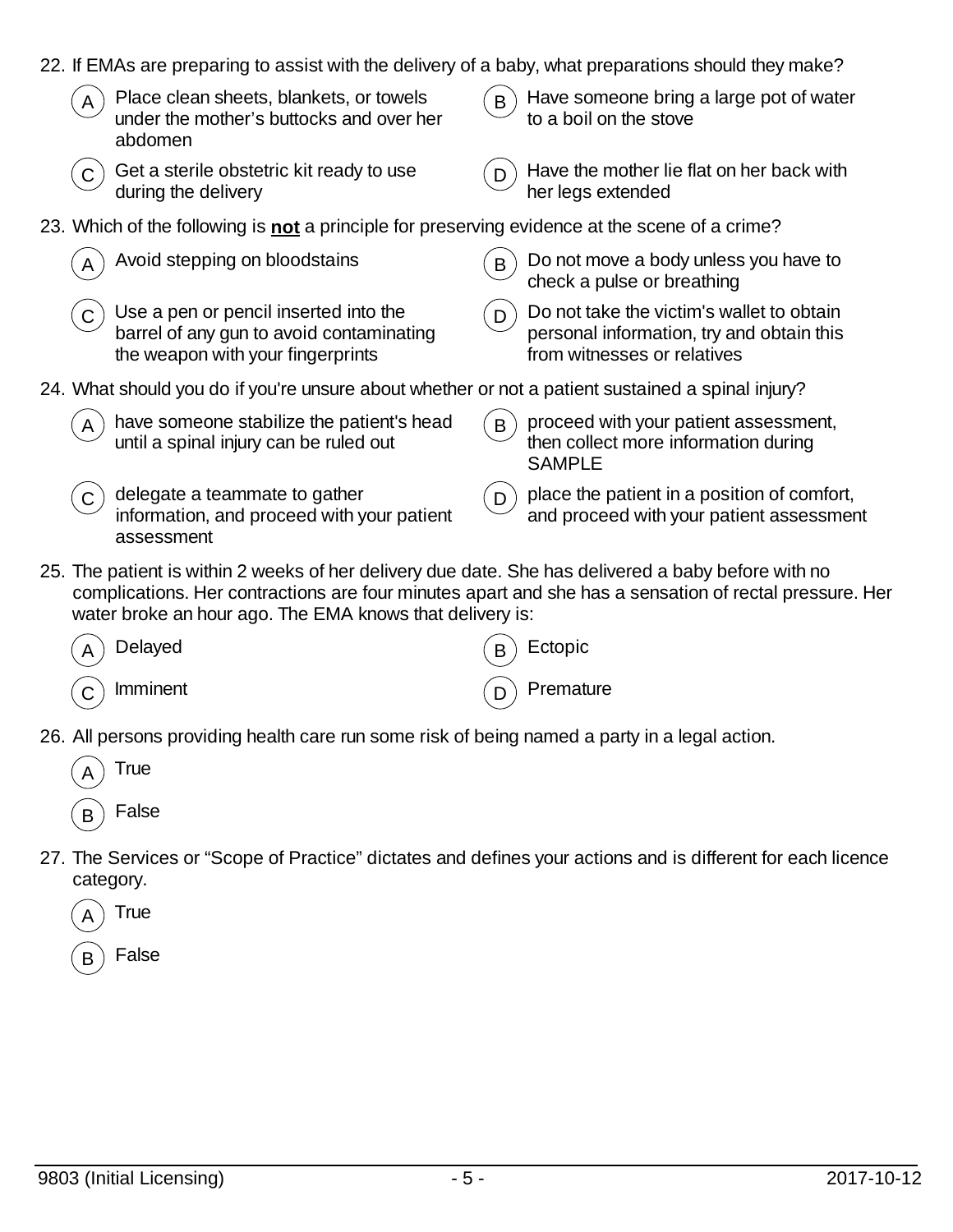28. The **best way** to ensure that you meet the expectations of the licensing board, the public, your peers, and the employer/fire department is to:



33. The rapid body survey (RBS) is to treat trauma patients only.

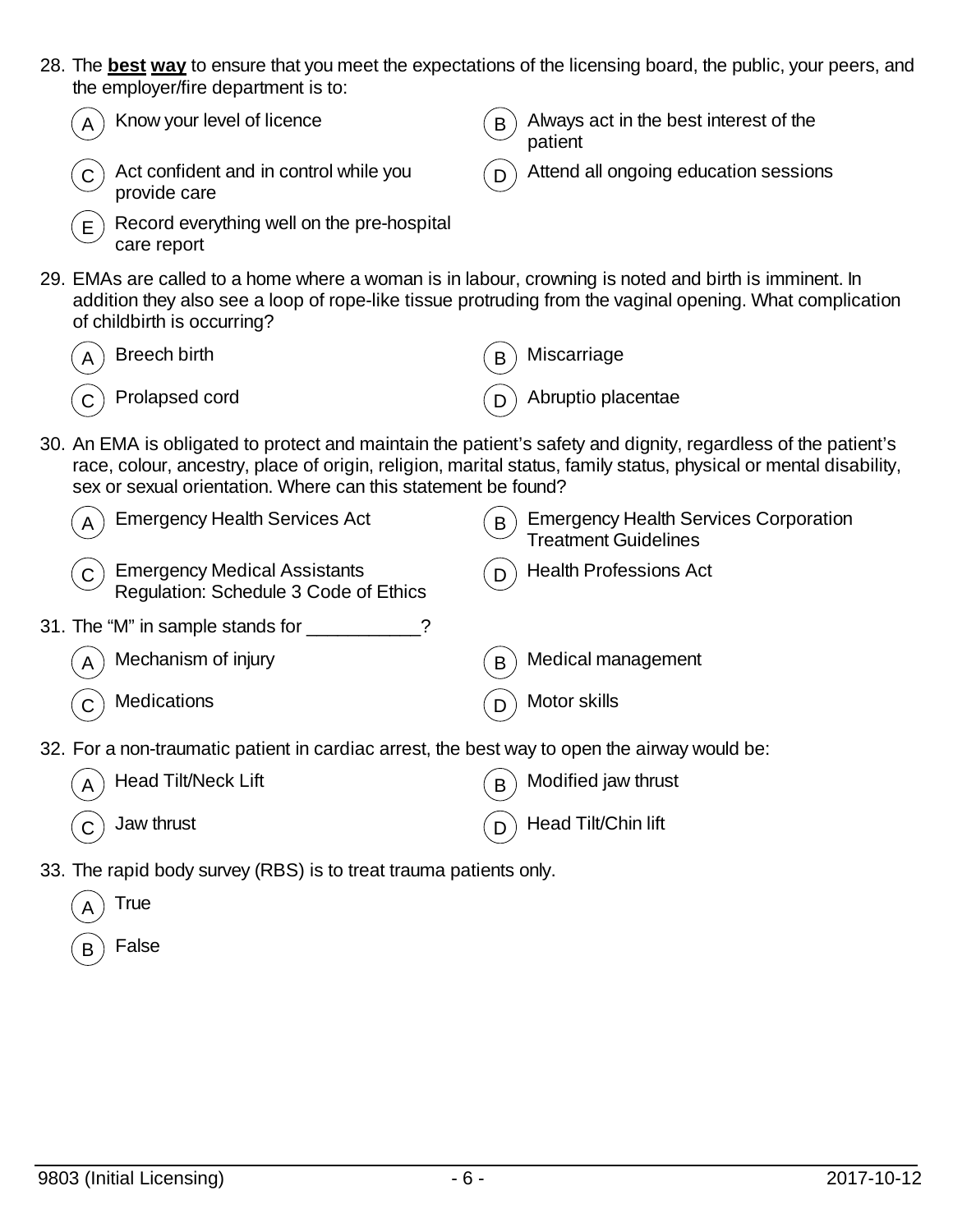| 34. During two-rescuer CPR, the person giving the breaths should:                                                                                                                                                                                                                                                                                                                                                                                                                                                                                |                                                                                                                                     |  |  |
|--------------------------------------------------------------------------------------------------------------------------------------------------------------------------------------------------------------------------------------------------------------------------------------------------------------------------------------------------------------------------------------------------------------------------------------------------------------------------------------------------------------------------------------------------|-------------------------------------------------------------------------------------------------------------------------------------|--|--|
| call for a stop in the compressions after<br>A<br>every minute to check for a return of signs<br>of circulation (carotid pulse)                                                                                                                                                                                                                                                                                                                                                                                                                  | count aloud to keep the person giving the<br>$\mathsf B$<br>compressions at the proper rate                                         |  |  |
| all of the answers                                                                                                                                                                                                                                                                                                                                                                                                                                                                                                                               | periodically check the effectiveness of the<br>D<br>compressions by checking for signs of<br>circulation (carotid pulse) during CPR |  |  |
| you should do is:                                                                                                                                                                                                                                                                                                                                                                                                                                                                                                                                | 35. Your patient is unconscious from a head injury, on their back and the airway is full of vomit. The first thing                  |  |  |
| stabilize in the position found and finger<br>sweep the oral cavity                                                                                                                                                                                                                                                                                                                                                                                                                                                                              | stabilize in the position found and suction<br>B<br>the oral cavity                                                                 |  |  |
| stabilize the head and neck and when help<br>C<br>is available roll patient using spinal<br>precautions                                                                                                                                                                                                                                                                                                                                                                                                                                          | place the patient in 3/4 prone position<br>D<br>using spinal precaution, as best as<br>possible without delaying the roll           |  |  |
| 36. The purpose of the primary survey is to:                                                                                                                                                                                                                                                                                                                                                                                                                                                                                                     |                                                                                                                                     |  |  |
| Ensure the safety of the people at the<br>A<br>scene, to identify the mechanism of injury<br>or nature of illness, and to determine any<br>necessary additional resources                                                                                                                                                                                                                                                                                                                                                                        | Identify and manage life and limb<br>$\mathsf{B}$<br>threatening injuries and conditions                                            |  |  |
| Identify the patient's chief complaint,<br>$\mathsf{C}$<br>establish a baseline set of vital signs and<br>gather information about the patient's<br>injuries and condition                                                                                                                                                                                                                                                                                                                                                                       | Allow the EMA-FR to perform medical<br>D<br>procedures normally in the domain of a<br>physician                                     |  |  |
| Gather or give information regarding the<br>E.<br>patient's status and treatment                                                                                                                                                                                                                                                                                                                                                                                                                                                                 |                                                                                                                                     |  |  |
| 37. The recommended CPR compression landmark for a child is:                                                                                                                                                                                                                                                                                                                                                                                                                                                                                     |                                                                                                                                     |  |  |
| Centre of the breast bone, just between<br>$\mathsf{A}$<br>the nipple line                                                                                                                                                                                                                                                                                                                                                                                                                                                                       | Centre of the chest, 3 - 4 cm above the<br>B<br>nipple line                                                                         |  |  |
| 3 finger widths above the xiphoid process                                                                                                                                                                                                                                                                                                                                                                                                                                                                                                        | Place 2 hands or hand on lower half of the<br>D<br>sternum                                                                          |  |  |
| 38. You have been called to a construction site for a 40 year old male who has fallen 10 feet from a ladder. It<br>is a warm sunny day; there are no hazards. Your only patient is supine on hard packed dirt as you<br>approach. You observe that his right thigh pant leg is blood soaked with pooling on the ground. He is<br>screaming about severe pain in his leg. Several workers are standing around, observing; they confirm<br>what has happened. The most effective method of controlling the bleeding is with the application<br>of: |                                                                                                                                     |  |  |
| A tourniquet<br>A                                                                                                                                                                                                                                                                                                                                                                                                                                                                                                                                | Direct pressure<br>B                                                                                                                |  |  |

 $\left(\begin{matrix} \widehat{\mathsf{C}} \end{matrix}\right)$  Pressure point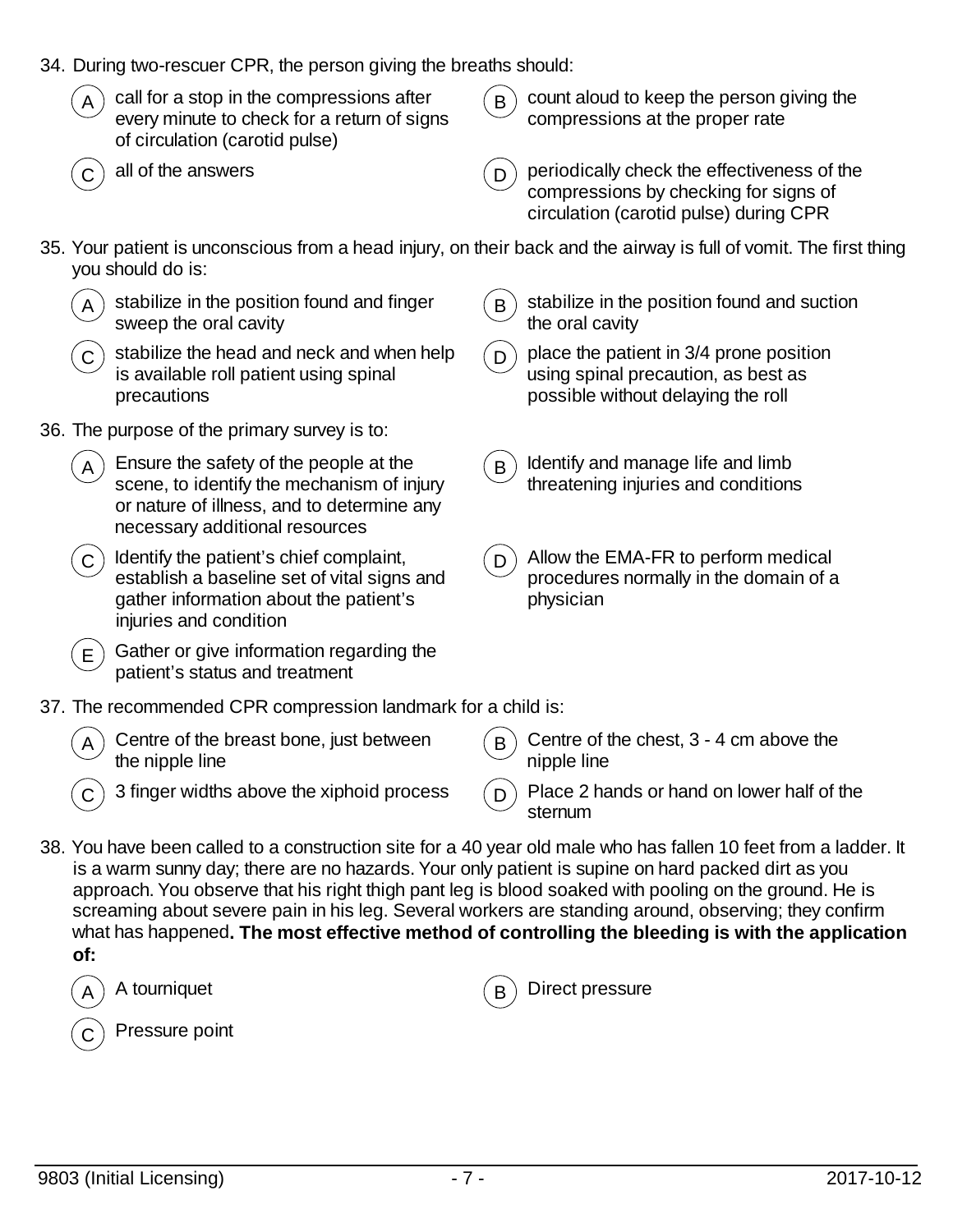- 39. What two things can you do to increase the chances that a patient will stay oxygenated during a seizure?
	- maintain an open airway with an oropharyngeal airway and place a standard mask flowing 10 L/min on the seizing patient's face
	- $\mathcal{L}_{\mathbf{C}}$  maintain an open airway with the recovery position and place a standard mask flowing 10 L/min on the seizing patient's face
- $\mathbf{B}$  maintain an open airway with an oropharyngeal airway and hold a standard mask flowing 10 L/min near but not on the seizing patient's face
- $\mathcal{L}_{\mathbf{D}}$  maintain an open airway with the recovery position and hold a standard mask flowing 10 L/min near but not on the seizing patient's face
- 40. A rape victim should be encouraged to clean up as much as possible before transporting to a medical facility.
	- **True** False
- 41. When obtaining a history from your patient, which one of the following questions is worded most appropriately to obtain the patient's history of their chief complaint?

| $\left(\begin{matrix} A \end{matrix}\right)$ "What were you doing when the pain started?" | $\mathcal{L}_{\mathbf{B}}$ "Is the pain intense?" |
|-------------------------------------------------------------------------------------------|---------------------------------------------------|
| $\mathcal{L}(\mathbf{C})$ "Does the pain get worse after exertion?"                       | $(D)$ "Is the pain in the center of your chest?"  |

- 42. The rationale for using an AED on a cardiac arrest patient is:
	- To circulate blood and oxygen each time the patient is shocked  $B$  To eliminate the need for continuous CPR
	- $\sigma$ ) To shock the heart muscle and in turn break up any blood clots that may have caused the heart to stop in the first place
- $(D)$  To provide an electrical shock that is intended to briefly stop the abnormal electrical activity and allow the heart to develop an effective rhythm
- 43. The best way to immobilize a fractured pelvis is to put zap straps around the patient's feet to keep the legs from moving.
	- **True** False
- 44. If you don't feel a pulse within 15 seconds start CPR.
	- True
	- False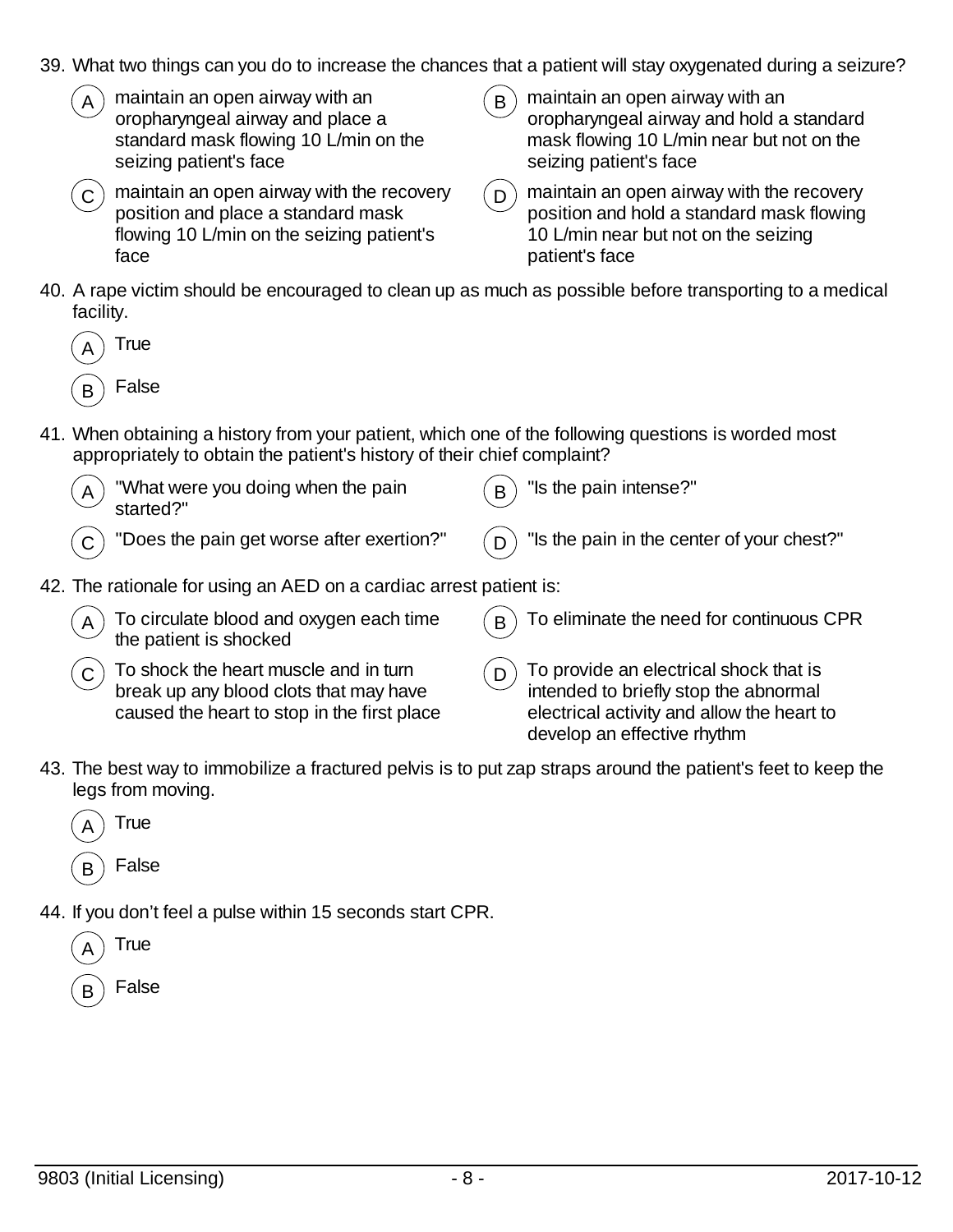| 45. What is a "critical intervention" for a burn?                                                                                 |                                                                                                             |
|-----------------------------------------------------------------------------------------------------------------------------------|-------------------------------------------------------------------------------------------------------------|
| cut away clothing, elevate limb, and note<br>elevation time                                                                       | cool burn for a minimum of 15 minutes<br>B                                                                  |
| cut away clothing, cool burn with saline or<br>tap water                                                                          | place ointment or butter on the burn and<br>wrap with gauze                                                 |
| 46. Which of the following is not a component of the scene assessment?                                                            |                                                                                                             |
| General impression of the patient                                                                                                 | Location of all patients<br>B                                                                               |
| Mechanism of injury/nature of illness<br>analysis                                                                                 | Scene safety                                                                                                |
| 47. Your immediate goals in the emergency care of an overdose patient are to:                                                     |                                                                                                             |
| Protect your own safety, maintain the<br>patient's airway and manage threats to life                                              | Assess the airway, monitor mental status<br>B<br>and maintain body temperature                              |
| Provide emotional support, monitor<br>mental status and maintain temperature                                                      | Assess for foreign body airway<br>D<br>obstruction and take a patient history                               |
| 48. A hand-off report should include:                                                                                             |                                                                                                             |
| Patient age and gender, chief complaint,<br>SAMPLE, interventions                                                                 | Level of consciousness, patient age and<br>B<br>gender, chief complaint, insurance<br>provider              |
| Secondary assessment findings, patient<br>name, circulation status, SAMPLE                                                        | Patient responses, airway status,<br>D<br>treatments, estimated time of arrival                             |
| 49. The Emergency Medical Assistants Licensing Board finds that an emergency medical assistant (EMA)<br>following <b>except</b> : | has incompetently carried out the duties of an emergency medical assistant. The board may do all of the     |
| impose conditions on the person's licence<br>A                                                                                    | revoke or suspend the licence<br>B                                                                          |
| sue the individual for damages                                                                                                    | bar the person from being licensed under<br>the Act for a period of time the board<br>considers appropriate |
| 50. An advance directive is a medical order signed by a physician.                                                                |                                                                                                             |
| True                                                                                                                              |                                                                                                             |
| False                                                                                                                             |                                                                                                             |
| 51. You are treating a patient with trauma you should use which mask to deliver oxygen?                                           |                                                                                                             |
| Nasal cannula                                                                                                                     | Standard mask                                                                                               |
| Non-rebreather mask                                                                                                               |                                                                                                             |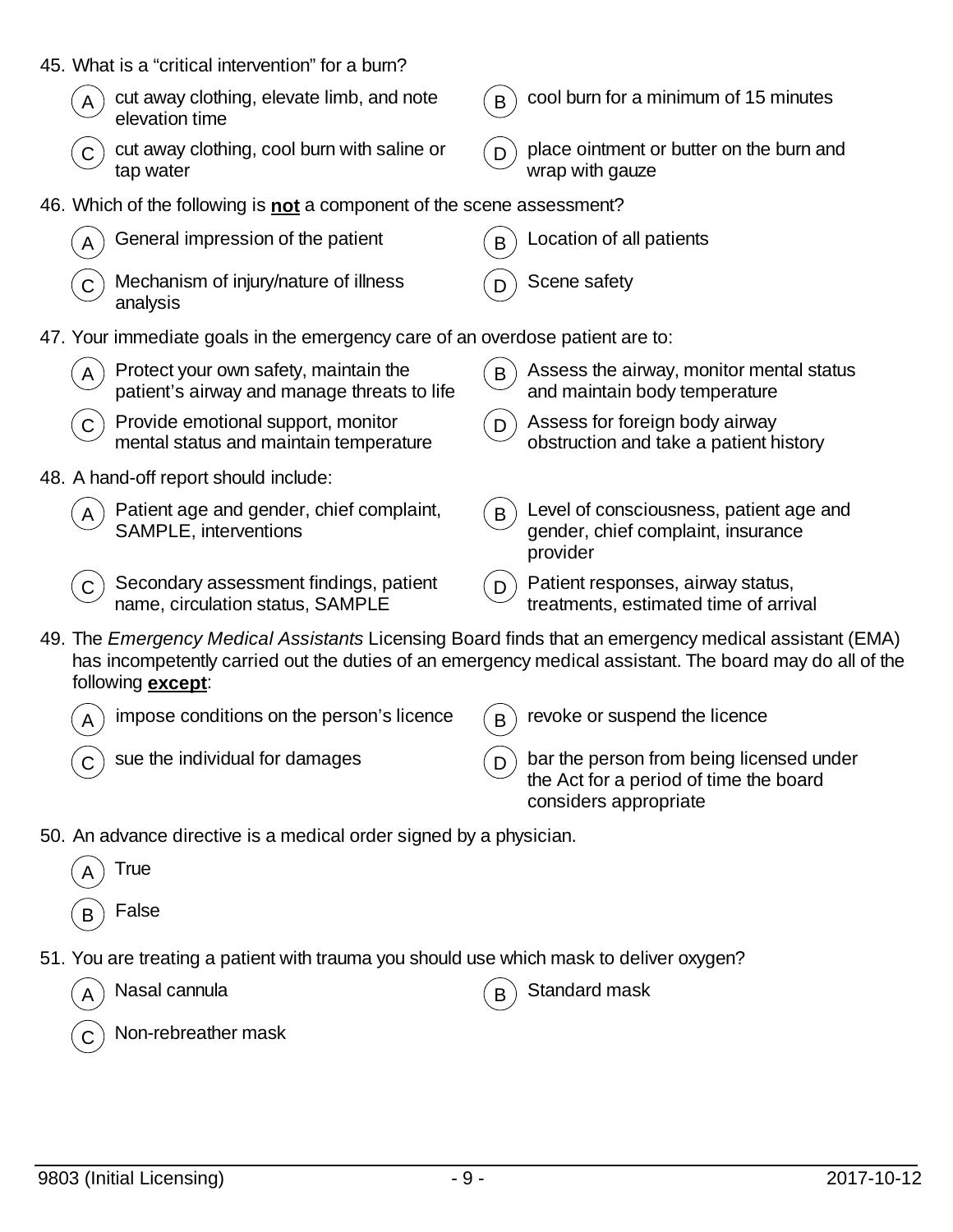|              | what should you do?                                                                                                                                                        |   | 52. If a patient is regaining consciousness, gagging on the airway and trying to push it out with their tongue, |
|--------------|----------------------------------------------------------------------------------------------------------------------------------------------------------------------------|---|-----------------------------------------------------------------------------------------------------------------|
| $\mathsf{A}$ | Remove the airway by pulling upward and<br>out, following the natural curve of the<br>patient's mouth                                                                      | B | Reassure the patient and try to maintain<br>the airway                                                          |
| $\mathsf{C}$ | Remove the airway by pulling downward<br>and out, following the natural curve of the<br>patient's mouth                                                                    | D | Remove the airway in reverse of the way it<br>was inserted (i.e. rotate 180 degrees)                            |
|              | 53. A bee has stung your patient. The patient presents with a hoarse voice, itching of the skin and facial<br>swelling. You should immediately be prepared for ___________ |   | difficulties.                                                                                                   |
|              | <b>Bleeding</b>                                                                                                                                                            | B | <b>Infectious</b>                                                                                               |
|              | Respiratory                                                                                                                                                                |   | Cardiac                                                                                                         |
|              | 54. What structures must you immobilize to effectively treat a suspected fracture of the upper arm?                                                                        |   |                                                                                                                 |
|              | Humerus and elbow                                                                                                                                                          |   | Humerus, elbow, and forearm                                                                                     |
|              | Shoulder, humerus, and elbow                                                                                                                                               | D | Shoulder, humerus, elbow, and forearm                                                                           |
|              | 55. At which of the following incidents would you expect to discover more than one patient in your scene<br>assessment?                                                    |   |                                                                                                                 |
|              | A motorcycle accident                                                                                                                                                      | B | A carbon monoxide poisoning in a home                                                                           |
|              | Shortness of breath                                                                                                                                                        | D | A fall out of a tree                                                                                            |
| Ε            | All of the answers                                                                                                                                                         |   |                                                                                                                 |
|              | 56. During a complaint investigation, the Emergency Medical Assistants Licensing Board determined it<br>must notify the EMA of this action.                                |   | was in the public's interest to suspend the licence of an emergency medical assistant (EMA). The board          |
|              | True                                                                                                                                                                       |   |                                                                                                                 |
| B            | False                                                                                                                                                                      |   |                                                                                                                 |
|              | BVM immediately?                                                                                                                                                           |   | 57. What is a clear sign that respirations are failing and you must oxygenate with 15L/min and ventilate with a |
|              | rapid breathing of more than 20 breaths<br>per minute                                                                                                                      | B | pale, white skin                                                                                                |
| C            | slow, shallow breathing of less than 10<br>breaths per minute                                                                                                              | D | wheezing with more than 20 breaths per<br>minute                                                                |
|              | 58. A slow heart rate in a pediatric patient is an emergency.                                                                                                              |   |                                                                                                                 |
|              | True                                                                                                                                                                       |   |                                                                                                                 |
| B            | False                                                                                                                                                                      |   |                                                                                                                 |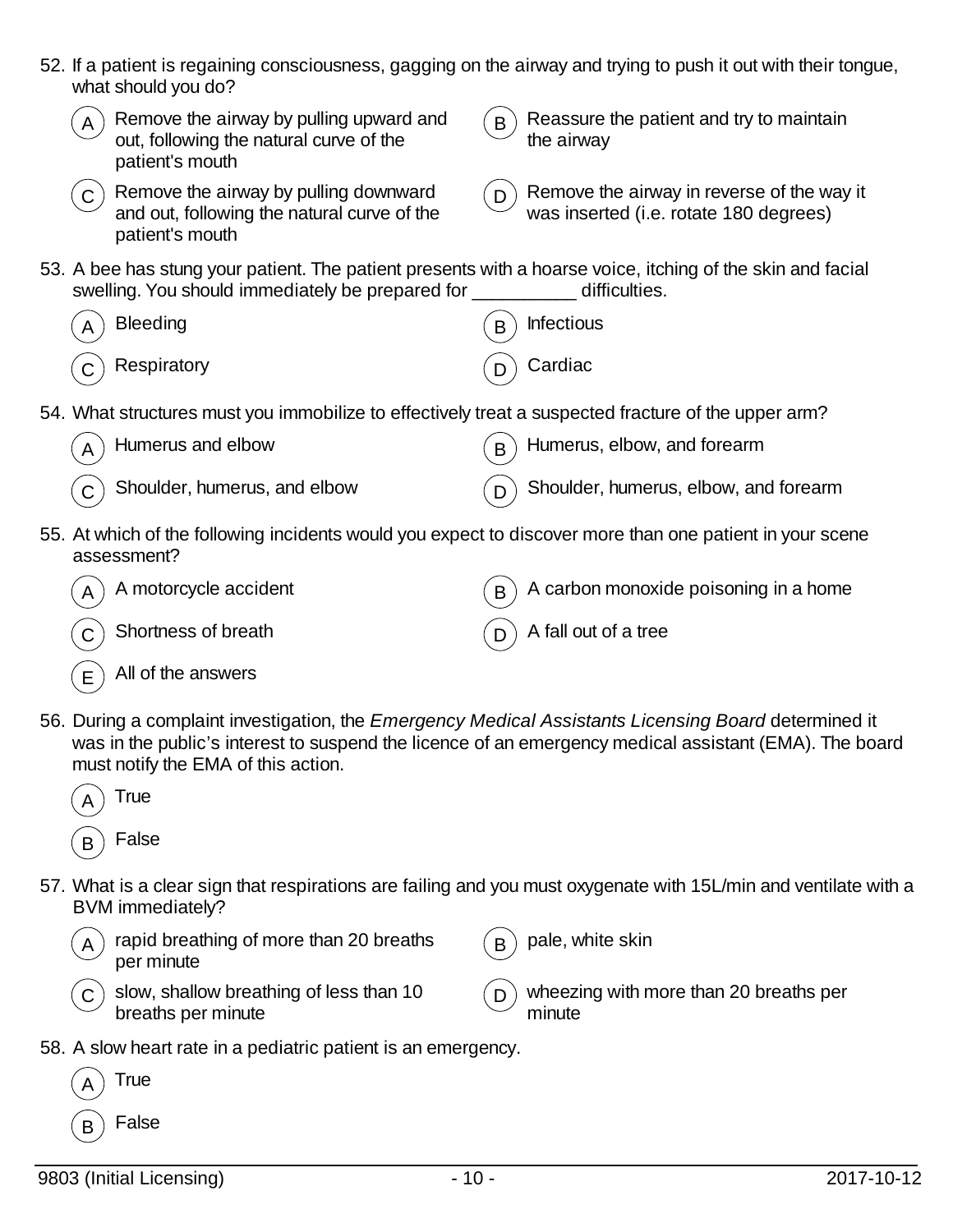|  |  |  |  |  |  | 59. If an oropharyngeal airway is too short it may |
|--|--|--|--|--|--|----------------------------------------------------|
|--|--|--|--|--|--|----------------------------------------------------|

| $\binom{1}{A}$ make the patient gag |
|-------------------------------------|
|                                     |



 $\mathsf{B}$  not matter

- $(D)$  not lift the tongue off the back of the throat
- 60. Which of the following is **not** a sign or symptom of smoke inhalation?

| $\binom{1}{A}$ Carbon in the sputum                              | $\binom{1}{B}$ Facial burns      |
|------------------------------------------------------------------|----------------------------------|
| $\left(\begin{matrix} 1 \\ 0 \end{matrix}\right)$ Rosy pink skin | $\binom{1}{D}$ Smoky breath odor |

61. In special circumstances the Emergency Medical Assistants (EMA) Licensing Board may extend the licence of an EMA on one occasion provided all of the following requirements have been met **except**:

| $(A)$ The licence extension is for a maximum of<br>60 days                                              | $(B)$ the request is made before the EMA's<br>licence has expired                                  |
|---------------------------------------------------------------------------------------------------------|----------------------------------------------------------------------------------------------------|
| $\mathcal{L}(\mathbf{C})$ the EMA is unable to complete renewal<br>requirements prior to licence expiry | $\binom{1}{D}$ the request is authorized by the BC<br><b>Emergency Health Services Corporation</b> |

62. What information is required to be reported to police in the event of a gunshot wound or stabbing?

| $($ A $)$ all of the answers                                                                                                          | the fact that the person is being treated, or<br>has been treated |
|---------------------------------------------------------------------------------------------------------------------------------------|-------------------------------------------------------------------|
| $\circled{c}$ the name and location of the health care<br>facility or where the emergency medical<br>assistant treated the individual | $(p)$ the injured person's name, if known                         |

63. To whom may disciplinary actions imposed by the Emergency Medical Assistants Licensing Board be appealed to?



- 64. An emergency medical assistant must follow a patient's instructions, as described in an advance directive, unless the patient's representative disagrees.
	- **True False**
- 65. The danger of pulling on the umbilical cord is that:

| $\widehat{A}$ If there is a knot in the umbilical cord, it will<br>tighten | $\left( \, {\sf B} \, \right)$ The newborn can get tangled   |
|----------------------------------------------------------------------------|--------------------------------------------------------------|
| $\mathsf{C}^{\setminus}$ Deadly bleeding can occur                         | $(p)$ There is no danger of pulling on the<br>umbilical cord |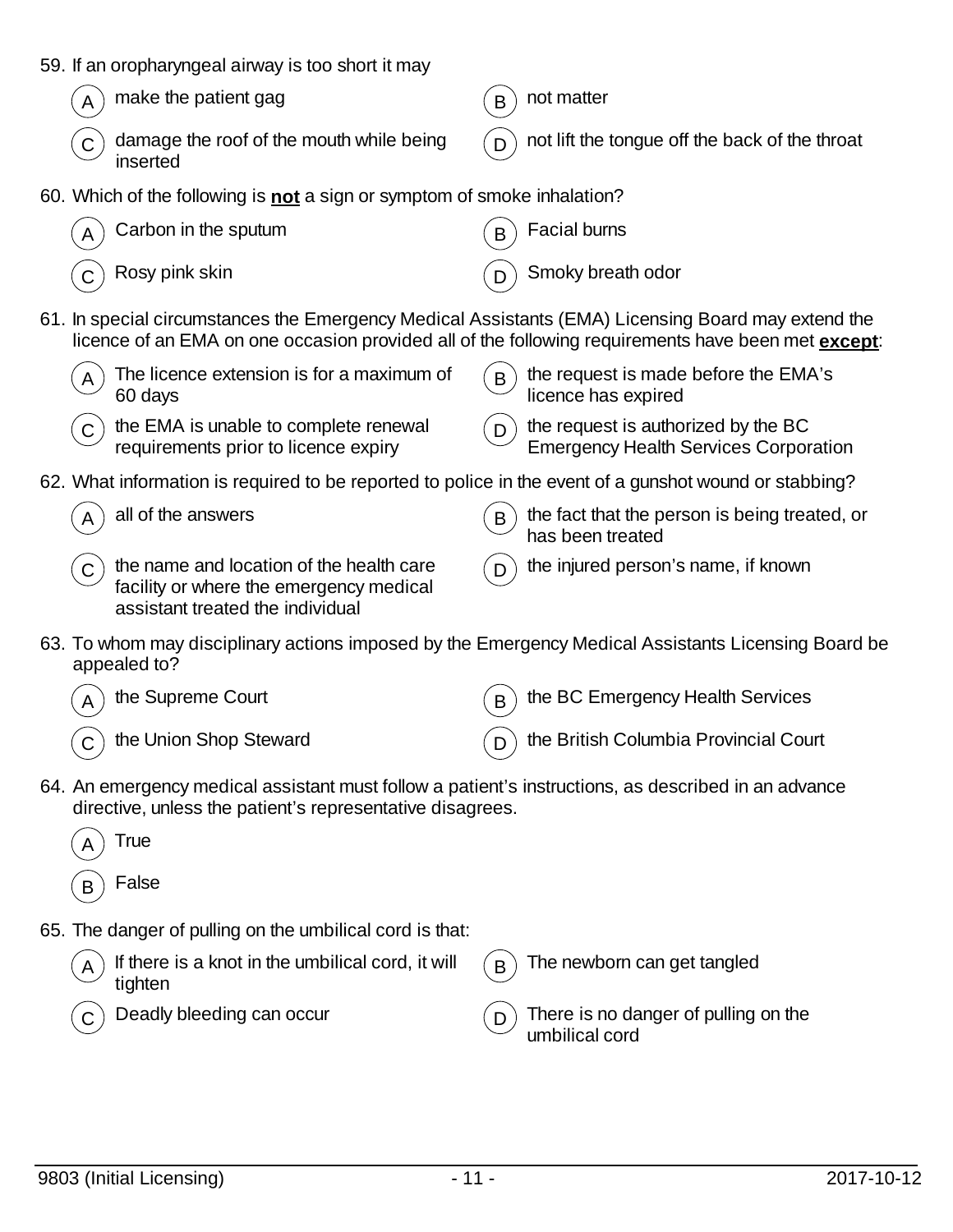66. The letter "S" in the mnemonic "OPQRST" stands for:

| $(A)$ Severity                                      | $\binom{1}{B}$ Signs                              |
|-----------------------------------------------------|---------------------------------------------------|
| $\left(\begin{matrix}C\end{matrix}\right)$ Symptoms | $\left(\begin{matrix}D\end{matrix}\right)$ Stable |

67. An Emergency Medical Assistant (EMA) must notify the Emergency Medical Assistants Licensing Board within how many days of legally changing his or her name?



68. What are some of the Acts that affect the way you will perform your duties while working/volunteering as an EMA FR? 1) Emergency Health Services Act 2) Good Samaritan Act 3) First Responder Act 4) Mental Health Act 5) Coroners Act.



69. For profuse bleeding, do not waste time, place your hand (wearing personal protective equipment) over the wound and apply pressure.



70. You arrive at a winter campsite where three young adults complain of severe headache, dizziness and nausea. They explain that they were using a camp stove to keep warm inside the tent. Their symptoms are likely due to:



71. If a complaint against you is investigated, you will be asked to submit your account of the incident.



72. An Emergency Medical Assistant (EMA) is obligated to assume responsibility for personal and professional development, and maintain professional standards through training and peer mentoring. Where is this statement found?